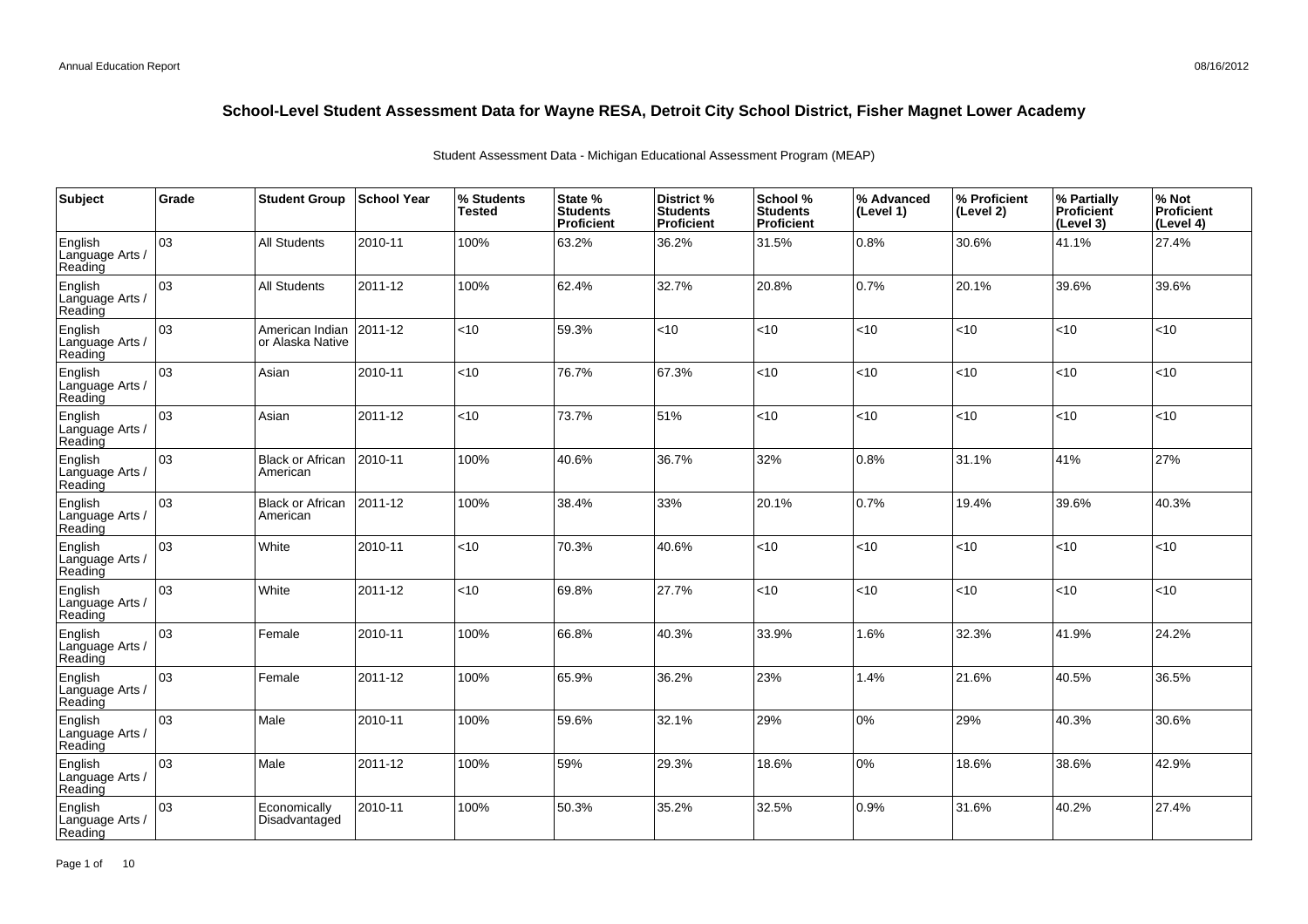| Subject                               | Grade | <b>Student Group</b>                 | <b>School Year</b> | % Students<br><b>Tested</b> | State %<br><b>Students</b><br><b>Proficient</b> | District %<br><b>Students</b><br><b>Proficient</b> | School %<br><b>Students</b><br><b>Proficient</b> | % Advanced<br>(Level 1) | % Proficient<br>(Level 2) | % Partially<br>Proficient<br>(Level 3) | % Not<br>Proficient<br>(Level 4) |
|---------------------------------------|-------|--------------------------------------|--------------------|-----------------------------|-------------------------------------------------|----------------------------------------------------|--------------------------------------------------|-------------------------|---------------------------|----------------------------------------|----------------------------------|
| English<br>Language Arts /<br>Reading | 03    | Economically<br>Disadvantaged        | 2011-12            | 100%                        | 49.5%                                           | 31.3%                                              | 20.9%                                            | 0.7%                    | 20.1%                     | 38.8%                                  | 40.3%                            |
| English<br>Language Arts /<br>Reading | 03    | Limited English<br>Proficient        | 2010-11            | <10                         | 33.3%                                           | 32%                                                | <10                                              | < 10                    | < 10                      | <10                                    | <10                              |
| English<br>Language Arts /<br>Reading | 03    | Limited English<br>Proficient        | 2011-12            | < 10                        | 34.7%                                           | 30%                                                | < 10                                             | <10                     | $<$ 10                    | < 10                                   | <10                              |
| English<br>Language Arts /<br>Reading | 03    | Students with<br><b>Disabilities</b> | 2010-11            | <10                         | 32.2%                                           | 10.7%                                              | <10                                              | <10                     | < 10                      | < 10                                   | <10                              |
| English<br>Language Arts /<br>Reading | lоз   | Students with<br><b>Disabilities</b> | 2011-12            | 100%                        | 34.3%                                           | 18%                                                | 20%                                              | 0%                      | 20%                       | 40%                                    | 40%                              |
| English<br>Language Arts /<br>Reading | 04    | <b>All Students</b>                  | 2010-11            | 99.3%                       | 63.5%                                           | 35.7%                                              | 33.1%                                            | 0%                      | 33.1%                     | 30.2%                                  | 36.7%                            |
| English<br>Language Arts /<br>Reading | 104   | All Students                         | 2011-12            | 100%                        | 67.7%                                           | 37.7%                                              | 27.6%                                            | 0%                      | 27.6%                     | 34.5%                                  | 37.9%                            |
| English<br>Language Arts /<br>Reading | 104   | Asian                                | 2010-11            | <10                         | 77.7%                                           | 69.6%                                              | <10                                              | <10                     | < 10                      | < 10                                   | <10                              |
| English<br>Language Arts /<br>Reading | 04    | Asian                                | 2011-12            | <10                         | 81%                                             | 54%                                                | <10                                              | <10                     | < 10                      | < 10                                   | $<$ 10                           |
| English<br>Language Arts /<br>Reading | 04    | <b>Black or African</b><br>American  | 2010-11            | 99.3%                       | 40.8%                                           | 35%                                                | 33.3%                                            | 0%                      | 33.3%                     | 30.4%                                  | 36.3%                            |
| English<br>Language Arts /<br>Reading | 04    | <b>Black or African</b><br>American  | 2011-12            | 100%                        | 45.1%                                           | 36.8%                                              | 27.2%                                            | 0%                      | 27.2%                     | 35.1%                                  | 37.7%                            |
| English<br>Language Arts /<br>Reading | 04    | White                                | 2010-11            | < 10                        | 70.5%                                           | 36.3%                                              | <10                                              | < 10                    | < 10                      | <10                                    | <10                              |
| English<br>Language Arts /<br>Reading | 104   | White                                | 2011-12            | < 10                        | 74.4%                                           | 41.7%                                              | < 10                                             | < 10                    | < 10                      | < 10                                   | $<$ 10                           |
| English<br>Language Arts<br>Reading   | 04    | Female                               | 2010-11            | 100%                        | 67.4%                                           | 39.9%                                              | 38.2%                                            | 0%                      | 38.2%                     | 29.4%                                  | 32.4%                            |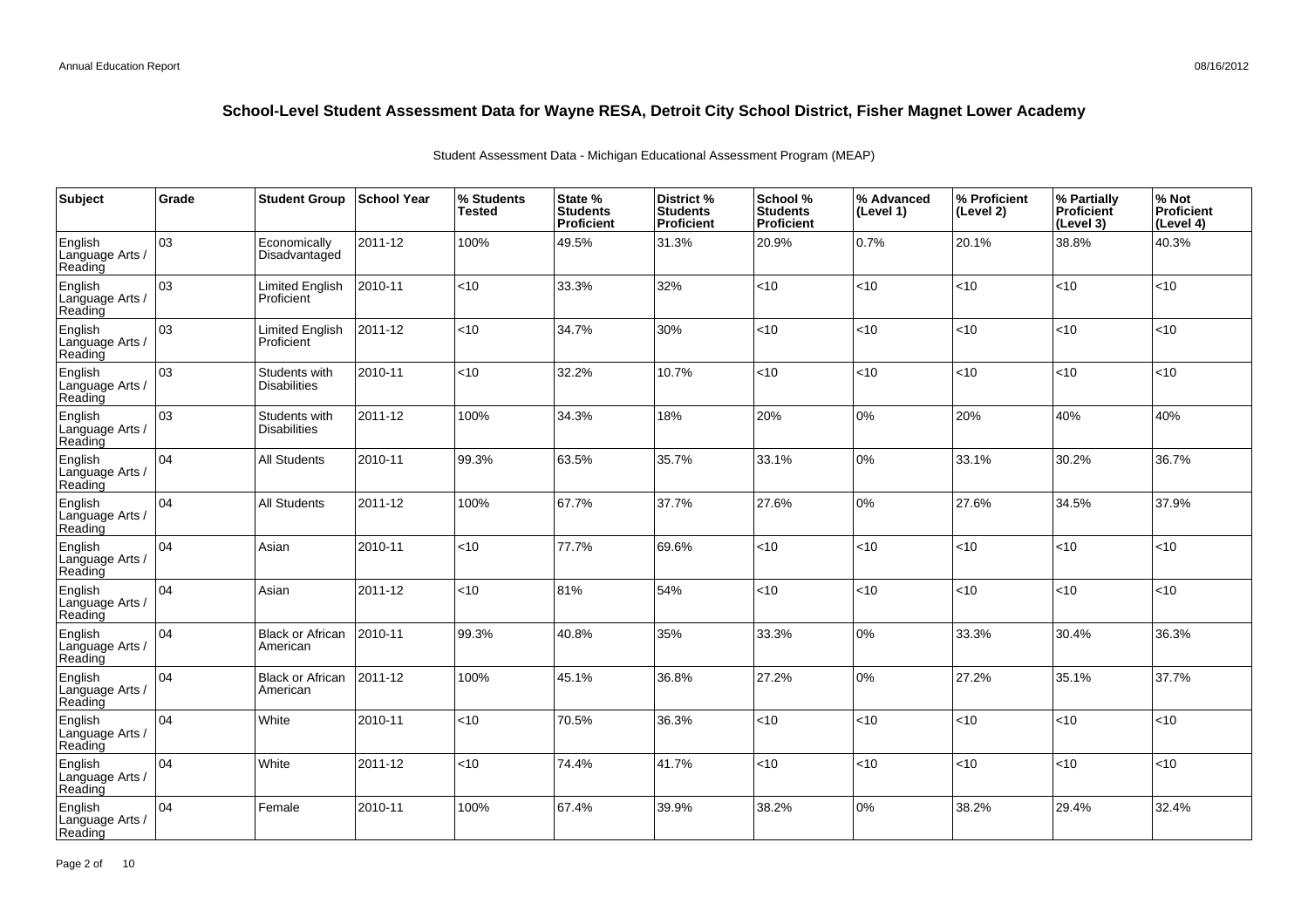| Subject                                    | Grade | <b>Student Group</b>                 | <b>School Year</b> | % Students<br>Tested | State %<br><b>Students</b><br>Proficient | District %<br><b>Students</b><br><b>Proficient</b> | School %<br><b>Students</b><br><b>Proficient</b> | % Advanced<br>(Level 1) | % Proficient<br>(Level 2) | % Partially<br>Proficient<br>(Level 3) | % Not<br><b>Proficient</b><br>(Level 4) |
|--------------------------------------------|-------|--------------------------------------|--------------------|----------------------|------------------------------------------|----------------------------------------------------|--------------------------------------------------|-------------------------|---------------------------|----------------------------------------|-----------------------------------------|
| <b>English</b><br>Language Arts<br>Reading | 04    | Female                               | 2011-12            | 100%                 | 71.7%                                    | 44.1%                                              | 32.9%                                            | 0%                      | 32.9%                     | 39.7%                                  | 27.4%                                   |
| English<br>Language Arts /<br>Reading      | 04    | Male                                 | 2010-11            | 98.6%                | 59.7%                                    | 31.6%                                              | 28.2%                                            | 0%                      | 28.2%                     | 31%                                    | 40.8%                                   |
| English<br>Language Arts /<br>Reading      | 04    | Male                                 | 2011-12            | 100%                 | 63.7%                                    | 31.1%                                              | 18.6%                                            | 0%                      | 18.6%                     | 25.6%                                  | 55.8%                                   |
| English<br>Language Arts /<br>Reading      | 104   | Economically<br>Disadvantaged        | 2010-11            | 99.3%                | 50%                                      | 35.1%                                              | 32.8%                                            | 0%                      | 32.8%                     | 29.9%                                  | 37.3%                                   |
| English<br>Language Arts /<br>Reading      | 04    | Economically<br>Disadvantaged        | 2011-12            | 100%                 | 55%                                      | 36.2%                                              | 27.3%                                            | 0%                      | 27.3%                     | 35.5%                                  | 37.3%                                   |
| English<br>Language Arts /<br>Reading      | 104   | Limited English<br>Proficient        | 2010-11            | < 10                 | 33%                                      | 39%                                                | <10                                              | < 10                    | <10                       | <10                                    | <10                                     |
| English<br>Language Arts /<br>Reading      | 04    | Limited English<br>Proficient        | 2011-12            | <10                  | 38.8%                                    | 40%                                                | <10                                              | <10                     | <10                       | <10                                    | <10                                     |
| English<br>Language Arts /<br>Reading      | 04    | Students with<br>Disabilities        | 2010-11            | 100%                 | 29.7%                                    | 8.9%                                               | 7.1%                                             | 0%                      | 7.1%                      | 21.4%                                  | 71.4%                                   |
| English<br>Language Arts /<br>Reading      | 04    | Students with<br><b>Disabilities</b> | 2011-12            | 100%                 | 35%                                      | 16.6%                                              | 20%                                              | 0%                      | 20%                       | 33.3%                                  | 46.7%                                   |
| Mathematics                                | 03    | All Students                         | 2010-11            | 100%                 | 34.8%                                    | 12.6%                                              | 10.5%                                            | $0\%$                   | 10.5%                     | 12.9%                                  | 76.6%                                   |
| Mathematics                                | 03    | <b>All Students</b>                  | 2011-12            | 100%                 | 36.3%                                    | 9.7%                                               | 2.7%                                             | 0%                      | 2.7%                      | 12.9%                                  | 84.4%                                   |
| Mathematics                                | 03    | American Indian<br>or Alaska Native  | 2011-12            | $<$ 10               | 28.8%                                    | <10                                                | < 10                                             | < 10                    | < 10                      | < 10                                   | <10                                     |
| Mathematics                                | 03    | Asian                                | 2010-11            | <10                  | 64.3%                                    | 23.7%                                              | <10                                              | <10                     | <10                       | <10                                    | <10                                     |
| Mathematics                                | 03    | Asian                                | 2011-12            | <10                  | 62.9%                                    | 30.6%                                              | < 10                                             | <10                     | <10                       | <10                                    | <10                                     |
| Mathematics                                | 03    | <b>Black or African</b><br>American  | 2010-11            | 100%                 | 14.6%                                    | 12.3%                                              | 10.7%                                            | 0%                      | 10.7%                     | 13.1%                                  | 76.2%                                   |
| Mathematics                                | 03    | <b>Black or African</b><br>American  | 2011-12            | 100%                 | 14.5%                                    | 9.2%                                               | 2.8%                                             | 0%                      | 2.8%                      | 11.3%                                  | 85.9%                                   |
| Mathematics                                | 03    | White                                | 2010-11            | <10                  | 40.5%                                    | 13.8%                                              | < 10                                             | < 10                    | <10                       | < 10                                   | <10                                     |
| Mathematics                                | 03    | White                                | 2011-12            | <10                  | 42.3%                                    | 10%                                                | < 10                                             | <10                     | <10                       | <10                                    | <10                                     |
| Mathematics                                | 03    | Female                               | 2010-11            | 100%                 | 33.4%                                    | 12.5%                                              | 12.9%                                            | 0%                      | 12.9%                     | 14.5%                                  | 72.6%                                   |
| Mathematics<br>Page 3 of                   | 03    | Female                               | 2011-12            | 100%                 | 34.9%                                    | 9.5%                                               | 5.3%                                             | 0%                      | 5.3%                      | 12%                                    | 82.7%                                   |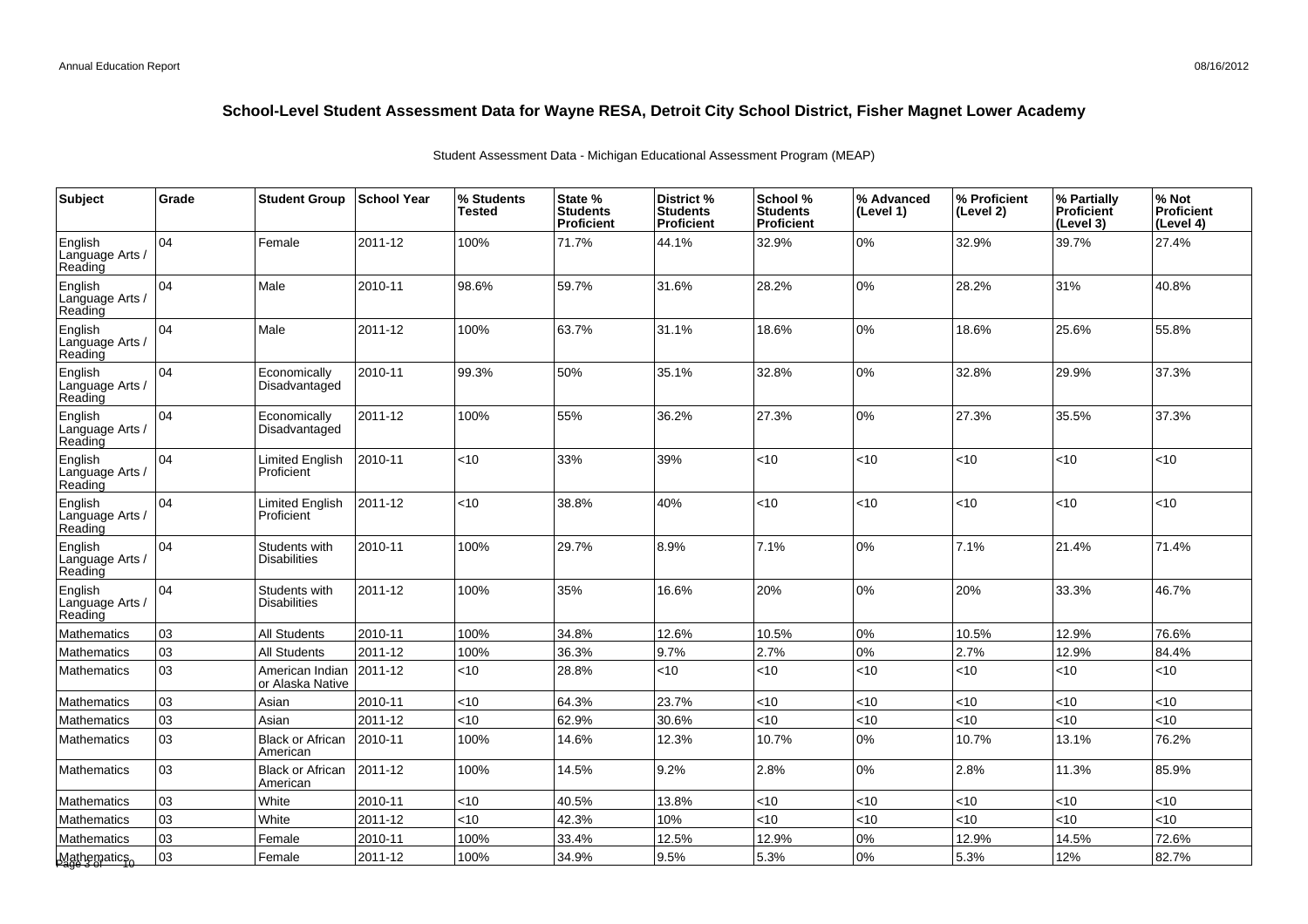| Subject            | Grade | <b>Student Group</b>                 | <b>School Year</b> | % Students<br>Tested | State %<br><b>Students</b><br><b>Proficient</b> | District %<br><b>Students</b><br><b>Proficient</b> | School %<br><b>Students</b><br><b>Proficient</b> | % Advanced<br>(Level 1) | % Proficient<br>(Level 2) | % Partially<br><b>Proficient</b><br>(Level 3) | % Not<br>Proficient<br>(Level 4) |
|--------------------|-------|--------------------------------------|--------------------|----------------------|-------------------------------------------------|----------------------------------------------------|--------------------------------------------------|-------------------------|---------------------------|-----------------------------------------------|----------------------------------|
| <b>Mathematics</b> | 03    | Male                                 | 2010-11            | 100%                 | 36.3%                                           | 12.6%                                              | 8.1%                                             | $0\%$                   | 8.1%                      | 11.3%                                         | 80.6%                            |
| <b>Mathematics</b> | 03    | Male                                 | 2011-12            | 100%                 | 37.6%                                           | 9.9%                                               | $0\%$                                            | 0%                      | 0%                        | 13.9%                                         | 86.1%                            |
| <b>Mathematics</b> | 03    | Economically<br>Disadvantaged        | 2010-11            | 100%                 | 21.6%                                           | 11.8%                                              | 10.3%                                            | 0%                      | 10.3%                     | 12.8%                                         | 76.9%                            |
| <b>Mathematics</b> | 03    | Economically<br>Disadvantaged        | 2011-12            | 100%                 | 23%                                             | 8.9%                                               | 2.8%                                             | 0%                      | 2.8%                      | 12.7%                                         | 84.5%                            |
| <b>Mathematics</b> | 03    | Limited English<br>Proficient        | 2010-11            | <10                  | 19.7%                                           | 13.9%                                              | <10                                              | $<10$                   | <10                       | $<10$                                         | <10                              |
| <b>Mathematics</b> | 03    | <b>Limited English</b><br>Proficient | 2011-12            | <10                  | 21.9%                                           | 12.2%                                              | <10                                              | $<$ 10                  | $<$ 10                    | <10                                           | <10                              |
| <b>Mathematics</b> | 03    | Students with<br><b>Disabilities</b> | 2010-11            | <10                  | 17.2%                                           | 2.9%                                               | <10                                              | $<10$                   | <10                       | <10                                           | <10                              |
| <b>Mathematics</b> | 03    | Students with<br><b>Disabilities</b> | 2011-12            | 100%                 | 18.5%                                           | 4.9%                                               | $0\%$                                            | 0%                      | 0%                        | 0%                                            | 100%                             |
| <b>Mathematics</b> | 04    | <b>All Students</b>                  | 2010-11            | 99.3%                | 39.6%                                           | 14.4%                                              | 3.6%                                             | 0%                      | 3.6%                      | 14.4%                                         | 82%                              |
| <b>Mathematics</b> | 04    | <b>All Students</b>                  | 2011-12            | 100%                 | 39.9%                                           | 11.1%                                              | 7.8%                                             | 0%                      | 7.8%                      | 9.5%                                          | 82.8%                            |
| <b>Mathematics</b> | 04    | Asian                                | 2010-11            | <10                  | 68.2%                                           | 60.7%                                              | <10                                              | <10                     | <10                       | <10                                           | <10                              |
| Mathematics        | 04    | Asian                                | 2011-12            | <10                  | 68.1%                                           | 34.5%                                              | <10                                              | < 10                    | <10                       | <10                                           | <10                              |
| Mathematics        | 04    | <b>Black or African</b><br>American  | 2010-11            | 99.3%                | 17.3%                                           | 14%                                                | 3%                                               | 0%                      | 3%                        | 14.8%                                         | 82.2%                            |
| <b>Mathematics</b> | 04    | <b>Black or African</b><br>American  | 2011-12            | 100%                 | 15.9%                                           | 9.7%                                               | 7.9%                                             | 0%                      | 7.9%                      | 9.6%                                          | 82.5%                            |
| <b>Mathematics</b> | 04    | White                                | 2010-11            | <10                  | 46%                                             | 14.6%                                              | < 10                                             | <10                     | <10                       | < 10                                          | <10                              |
| <b>Mathematics</b> | 04    | White                                | 2011-12            | <10                  | 46.4%                                           | 16.3%                                              | < 10                                             | < 10                    | <10                       | $<10$                                         | <10                              |
| Mathematics        | 04    | Female                               | 2010-11            | 98.5%                | 37.8%                                           | 13.9%                                              | 4.5%                                             | 0%                      | 4.5%                      | 13.4%                                         | 82.1%                            |
| <b>Mathematics</b> | 04    | Female                               | 2011-12            | 100%                 | 38.5%                                           | 10.9%                                              | 6.8%                                             | 0%                      | 6.8%                      | 11%                                           | 82.2%                            |
| <b>Mathematics</b> | 04    | Male                                 | 2010-11            | 100%                 | 41.4%                                           | 15%                                                | 2.8%                                             | 0%                      | 2.8%                      | 15.3%                                         | 81.9%                            |
| <b>Mathematics</b> | 04    | Male                                 | 2011-12            | 100%                 | 41.2%                                           | 11.3%                                              | 9.3%                                             | 0%                      | 9.3%                      | 7%                                            | 83.7%                            |
| <b>Mathematics</b> | 04    | Economically<br>Disadvantaged        | 2010-11            | 99.3%                | 25.3%                                           | 14.3%                                              | 3.7%                                             | 0%                      | 3.7%                      | 14.2%                                         | 82.1%                            |
| <b>Mathematics</b> | 04    | Economically<br>Disadvantaged        | 2011-12            | 100%                 | 25.3%                                           | 10.3%                                              | 8.2%                                             | 0%                      | 8.2%                      | 10%                                           | 81.8%                            |
| <b>Mathematics</b> | 04    | <b>Limited English</b><br>Proficient | 2010-11            | <10                  | 19.2%                                           | 15.9%                                              | <10                                              | $<10$                   | <10                       | <10                                           | <10                              |
| <b>Mathematics</b> | 04    | Limited English<br>Proficient        | 2011-12            | < 10                 | 20.9%                                           | 18%                                                | <10                                              | $<$ 10                  | $<$ 10                    | < 10                                          | <10                              |
| <b>Mathematics</b> | 04    | Students with<br><b>Disabilities</b> | 2010-11            | 100%                 | 18.2%                                           | 6.3%                                               | $0\%$                                            | 0%                      | 0%                        | 35.7%                                         | 64.3%                            |
| Page 4 of 10       |       |                                      |                    |                      |                                                 |                                                    |                                                  |                         |                           |                                               |                                  |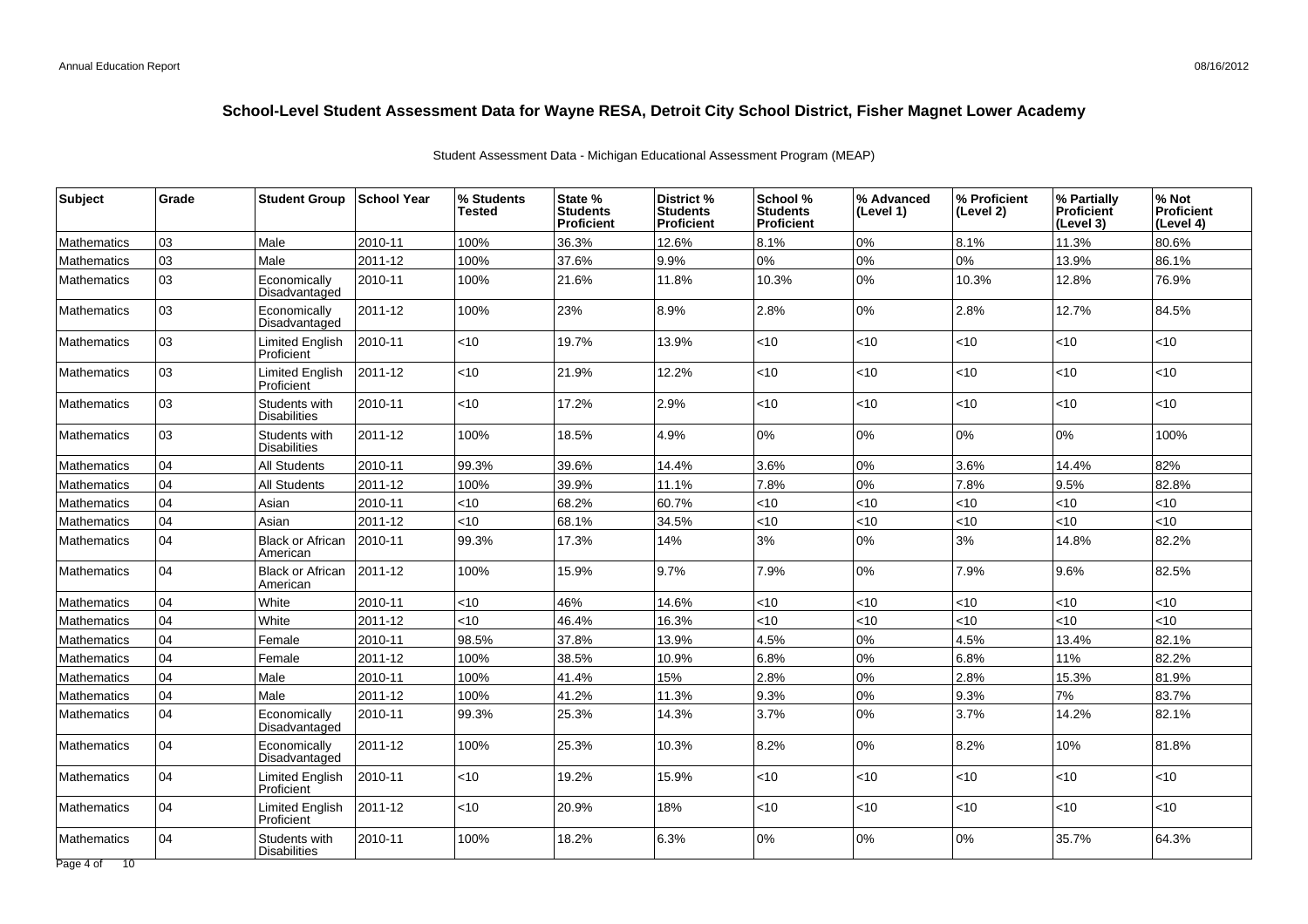| Subject     | l Grade | Student Group                  | School Year | <b>Students</b><br>Tested | State %<br>Students<br><b>Proficient</b> | District %<br><b>Students</b><br><b>Proficient</b> | School %<br><b>Students</b><br>Proficient | <sup>1</sup> % Advanced<br>$ $ (Level 1) | <b>S</b> Proficient<br>(Level 2) | <b>1% Partially</b><br>Proficient<br>(Level 3) | <sup>∣%</sup> Not<br>Proficient<br><b>I</b> (Level 4) |
|-------------|---------|--------------------------------|-------------|---------------------------|------------------------------------------|----------------------------------------------------|-------------------------------------------|------------------------------------------|----------------------------------|------------------------------------------------|-------------------------------------------------------|
| Mathematics | 0⊿      | Students with<br>'Disabilities | 2011-12     | 100%                      | 18.3%                                    | 7.1%                                               | $ 0\%$                                    | 0%                                       |                                  | 6.7%                                           | 93.3%                                                 |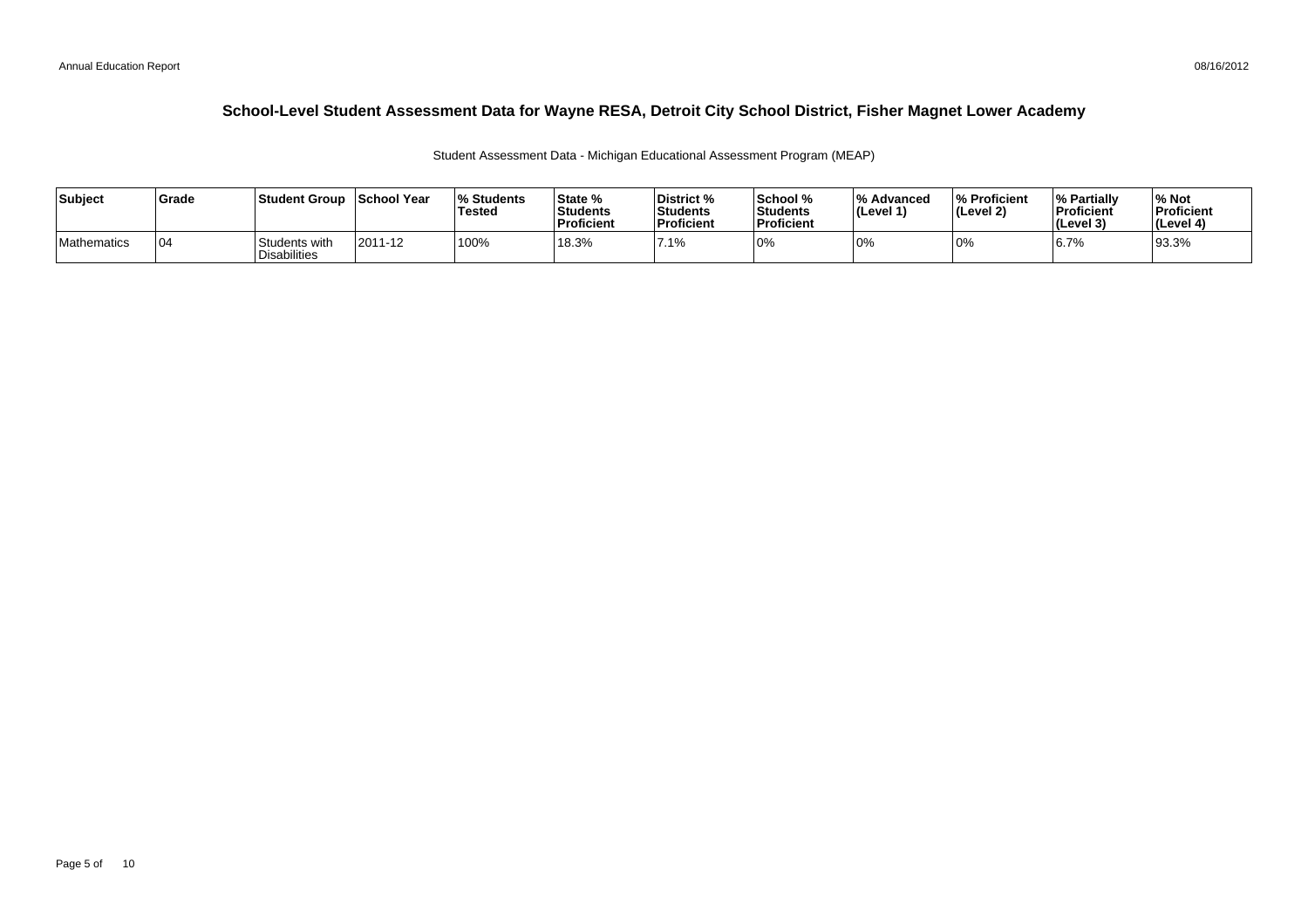Student Assessment Data - Michigan Merit Examination (MME)

| Subject | <b>Grade</b> | ⊺Student Group | School Year | <b>Students</b> l%<br>'Testeo | <b>State %</b><br>Students<br>Proficient | District %<br>Students<br><b>Proficient</b> | School %<br>Students<br>' Proficien. | /۱۵<br>Advanced<br>ILevel 1 | % Proficient<br>(Level 2) | <b>My Partially</b><br>Proficient<br>(Level 3) | % Not<br>Proficient<br>l (Level 4 |
|---------|--------------|----------------|-------------|-------------------------------|------------------------------------------|---------------------------------------------|--------------------------------------|-----------------------------|---------------------------|------------------------------------------------|-----------------------------------|
|---------|--------------|----------------|-------------|-------------------------------|------------------------------------------|---------------------------------------------|--------------------------------------|-----------------------------|---------------------------|------------------------------------------------|-----------------------------------|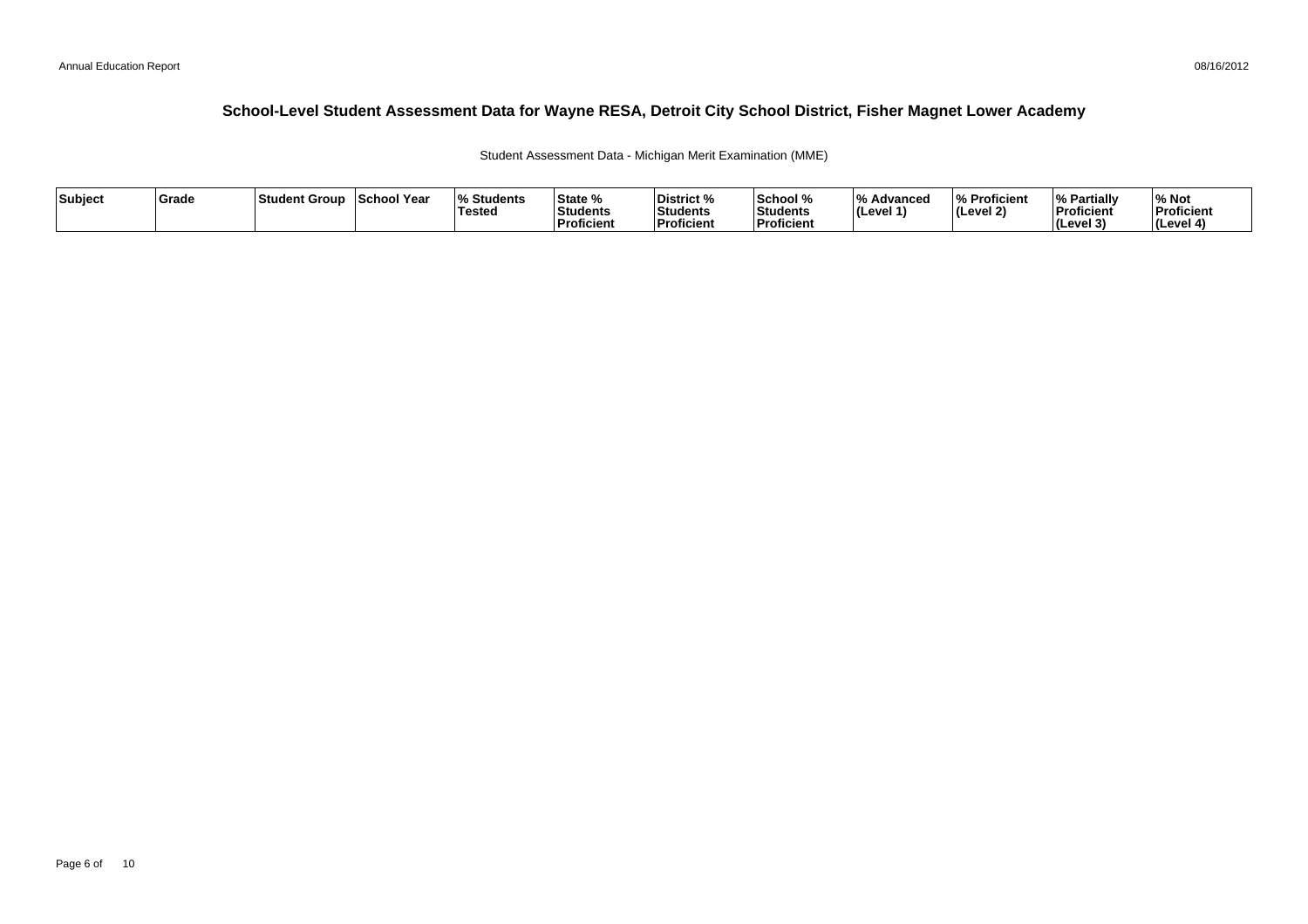| <b>Subject</b>     | Grade | <b>Student Group</b>                | <b>School Year</b> | % Students<br>Tested | State % Students District %<br>Proficient | <b>Students</b><br>Proficient | <b>School %</b><br><b>Students</b><br>Proficient | % Surpassed<br>(Level 1) | % Attained<br>(Level 2) | % Emerging<br>(Level 3) |
|--------------------|-------|-------------------------------------|--------------------|----------------------|-------------------------------------------|-------------------------------|--------------------------------------------------|--------------------------|-------------------------|-------------------------|
| Mathematics        | 03    | All Students                        | 2010-11            | < 10                 | 74.7%                                     | 43.3%                         | $ $ < 10                                         | $ $ < 10                 | $ $ < 10                | < 10                    |
| Mathematics        | 03    | <b>All Students</b>                 | 2011-12            | < 10                 | 72%                                       | 42.2%                         | $ $ < 10                                         | $<$ 10                   | $ $ < 10                | $<$ 10                  |
| <b>Mathematics</b> | 03    | Black or African<br>American        | 2010-11            | < 10                 | 65.7%                                     | 41.1%                         | $ $ < 10                                         | $ $ < 10                 | $ $ < 10                | $\leq 10$               |
| Mathematics        | 03    | <b>Black or African</b><br>American | 2011-12            | < 10                 | 64.4%                                     | 44.6%                         | $ $ < 10                                         | $ $ < 10                 | $ $ < 10                | $\leq 10$               |
| Mathematics        | 03    | Female                              | 2010-11            | <10                  | 73.5%                                     | 40.9%                         | $ $ < 10                                         | $ $ < 10                 | $ $ <10                 | $ $ < 10                |
| <b>Mathematics</b> | 03    | Female                              | 2011-12            | <10                  | 69.9%                                     | 38.7%                         | $ $ < 10                                         | < 10                     | $ $ < 10                | $ $ < 10                |
| Mathematics        | 03    | Male                                | 2010-11            | <10                  | 75.3%                                     | 44.7%                         | $ $ < 10                                         | $<$ 10                   | l<10                    | $ $ < 10                |
| <b>Mathematics</b> | 03    | Male                                | 2011-12            | < 10                 | 73.1%                                     | 44.1%                         | $ $ < 10                                         | $ $ < 10                 | $ $ < 10                | < 10                    |
| Mathematics        | 04    | All Students                        | 2010-11            | < 10                 | 82.9%                                     | 64.5%                         | $ $ < 10                                         | $ $ < 10                 | l<10                    | < 10                    |
| Mathematics        | 04    | <b>All Students</b>                 | 2011-12            | <10                  | 81.9%                                     | 60.2%                         | $ $ < 10                                         | $<$ 10                   | $<$ 10                  | < 10                    |
| <b>Mathematics</b> | 04    | Black or African<br>American        | 2010-11            | < 10                 | 79.1%                                     | 62.9%                         | $ $ < 10                                         | $ $ < 10                 | $ $ < 10                | $ $ < 10                |
| Mathematics        | 04    | Black or African<br>American        | 2011-12            | < 10                 | 77.5%                                     | 59.5%                         | $ $ < 10                                         | $ $ < 10                 | $ $ < 10                | $\vert$ < 10            |
| Mathematics        | 04    | Female                              | 2010-11            | <10                  | 80.4%                                     | 51.3%                         | $ $ < 10                                         | < 10                     | $ $ < 10                | $\leq 10$               |
| <b>Mathematics</b> | 04    | Female                              | 2011-12            | < 10                 | 81.6%                                     | 55.6%                         | $ $ < 10                                         | $<$ 10                   | $ $ < 10                | $ $ < 10                |
| Mathematics        | 04    | Male                                | 2010-11            | <10                  | 84.3%                                     | 72.1%                         | $ $ < 10                                         | $ $ < 10                 | $ $ < 10                | $<$ 10                  |
| <b>Mathematics</b> | 04    | l Male                              | 2011-12            | $<$ 10               | 82%                                       | 62.3%                         | $ $ < 10                                         | $<$ 10                   | l<10                    | $\vert$ < 10            |

#### Student Assessment Data - MI-Access : Functional Independence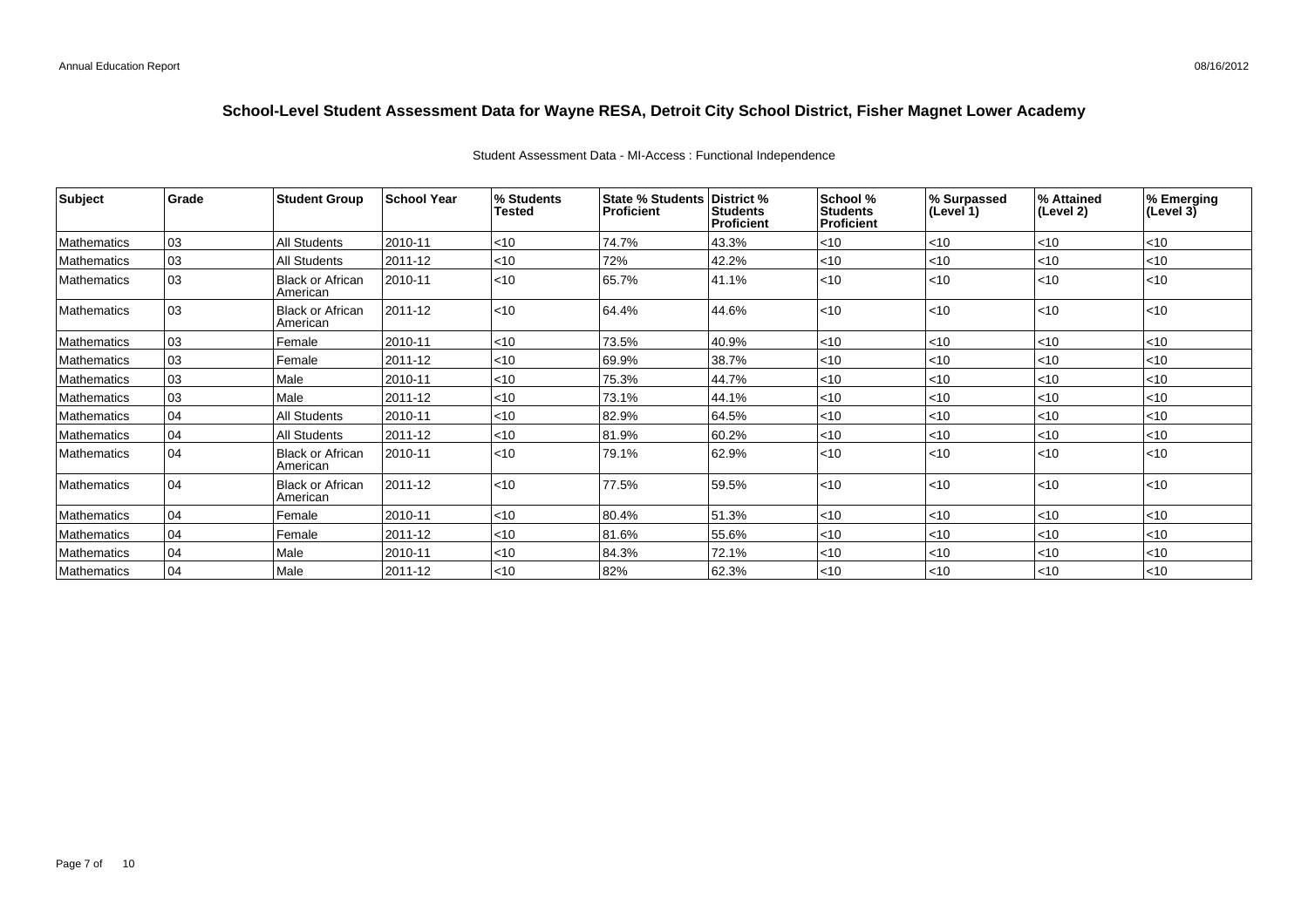Student Assessment Data - MI-Access : Supported Independence

| Subject | Grade | Student Group | <b>School Year</b> | $\mathbf{a}$<br>Students<br><b>Tested</b> | <b>State % Students District %</b><br>'Proficient | Students<br>Proficient | School %<br>Students<br><b>Proficient</b> | % Surpassed<br>(Level 1 | % Attained<br>l (Level 2) | ∣% Emeraina<br>$ $ (Level 3) |
|---------|-------|---------------|--------------------|-------------------------------------------|---------------------------------------------------|------------------------|-------------------------------------------|-------------------------|---------------------------|------------------------------|
|---------|-------|---------------|--------------------|-------------------------------------------|---------------------------------------------------|------------------------|-------------------------------------------|-------------------------|---------------------------|------------------------------|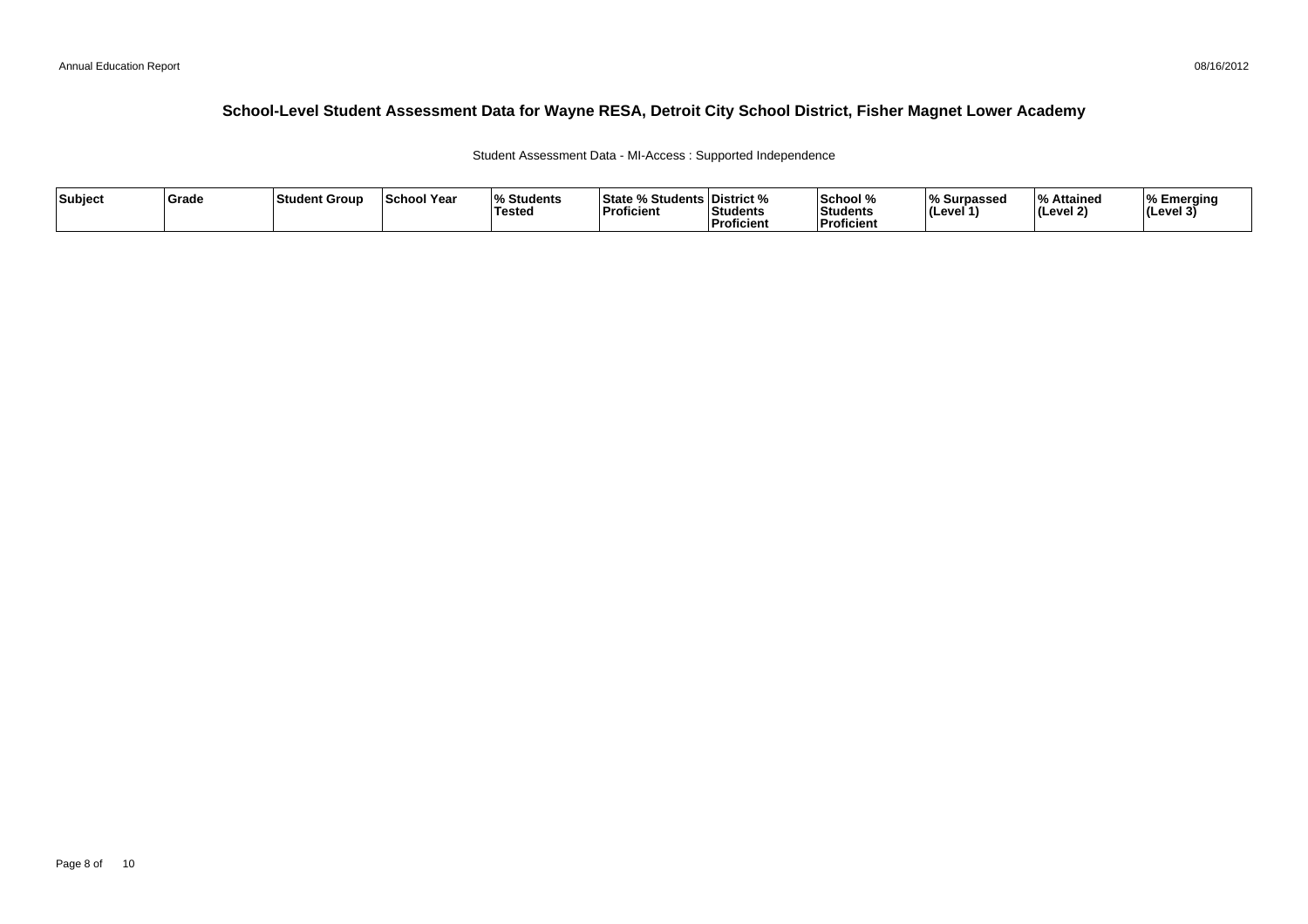Student Assessment Data - MI-Access : Participation

| Subject | Grade | Student Group | <b>School Year</b> | $\mathbf{a}$<br>Students<br><b>Tested</b> | <b>State % Students District %</b><br>'Proficient | Students<br>Proficient | School %<br>Students<br><b>Proficient</b> | % Surpassed<br>(Level 1 | % Attained<br>l (Level 2) | ∣% Emeraina<br>$ $ (Level 3) |
|---------|-------|---------------|--------------------|-------------------------------------------|---------------------------------------------------|------------------------|-------------------------------------------|-------------------------|---------------------------|------------------------------|
|---------|-------|---------------|--------------------|-------------------------------------------|---------------------------------------------------|------------------------|-------------------------------------------|-------------------------|---------------------------|------------------------------|